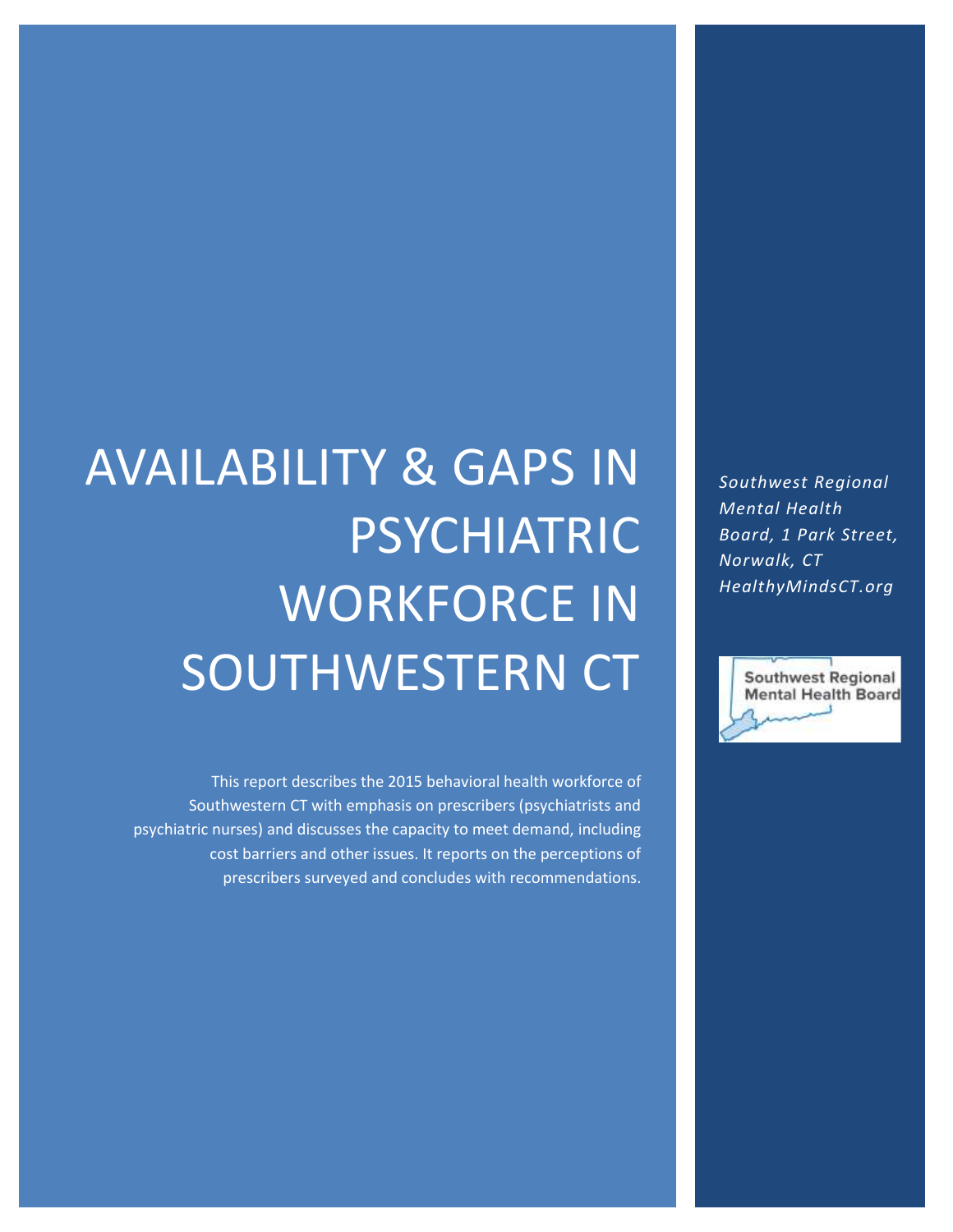# **AVAILABILITY & GAPS IN PSYCHIATRIC WORKFORCE IN SOUTHWESTERN CT**

# **CONTENTS**

|    | <b>Executive Summary</b>                     |   |
|----|----------------------------------------------|---|
| Ι. | Availability & Gaps in Psychiatric Workforce | 3 |
|    | A. Overall Workforce                         | 3 |
|    | B. Barriers to Accessing Psychiatrists       | 6 |
|    | C. Prescriber Perspectives                   | 8 |
| Ш. | Recommendations                              |   |

#### Tables & Graphs

| Table 1. Overall Estimated Workforce in Southwestern CT                 | . 4    |
|-------------------------------------------------------------------------|--------|
| Box A. Trends Affecting Projected Shortage of Psychiatrists             | 6      |
| Table 2. Illustrative Costs of Visit to a Prescriber in Southwestern CT | 8      |
| Box B. Prescriber Perceptions of Insurance                              | $9-10$ |
| Table 3. Prescribers' Perceptions of Telepsychiatry                     | - 11   |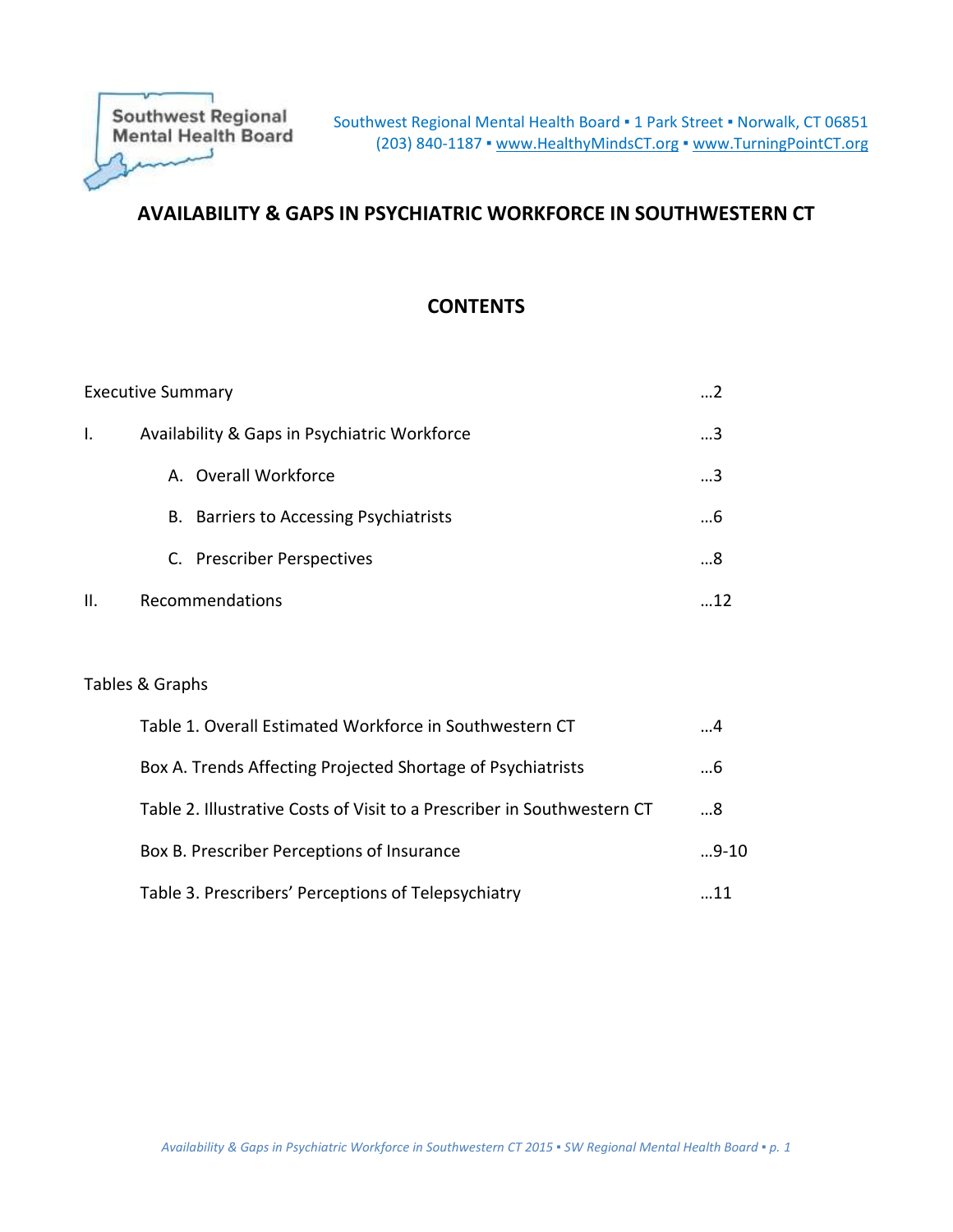# **EXECUTIVE SUMMARY: AVAILABILITY & GAPS IN PSYCHIATRIC WORKFORCE**

With one in five people experiencing a mental illness every year, mental health services are in great demand. People seeking help often report difficulties in finding mental healthcare providers who are affordable and/or accept insurance, and they report even greater difficulty in accessing care from psychiatrists. Behavioral health agencies have similar problems accessing psychiatrist care for their clients in a timely manner. Clients may therefore be able to begin therapy, but still have to wait for access to a psychiatrist or Psychiatric Advanced Practice Registered Nurse (APRN) who can evaluate their need and prescribe medication. As a result, the Southwest Regional Mental Health Board (SWRMHB) worked with members of its Catchment Area Councils and with a Student Consulting Group from Yale School of Public Health to study the behavioral health workforce in Southwestern Connecticut, with a particular emphasis on prescribers. This report discusses the current workforce and its capacity to meet demand, describes cost barriers, identifies issues and perceptions reported by prescribers surveyed, and makes recommendations.

- There are an estimated 235 providers per 100,000 population in Southwestern CT. The estimated ratio of 62 clients per social worker is significantly higher than the caseload range of 40:1 – 50:1 in community mental health services found by the National Association of Social Workers.
- With the current workforce, in order to reach *all* area residents in need, each mental health provider (of any type) would have a caseload of 79 clients. Each social worker would serve a caseload of 133 clients.
- By 2025, there will be a shortage of 46,000-90,000 psychiatrists across the nation. In Southwestern CT, many prescribers are not working full time. Their caseloads are very varied: the recent retirement of one hospital psychiatrist required a reallocation of his 400 clients. Apparent gaps include expertise in child/adolescent psychiatry, geriatrics, and addictions. 27% of prescribers responding to a survey were trauma informed. Hoarding is an area of concern where expertise appears to be lacking. The nonprofit and public sectors have difficulty attracting psychiatrists due to the salaries they command, with potential hires turning down offers of \$200,000.
- → Cost of care is prohibitive for many, including those who are privately insured. Responding prescribers reported charging \$150-\$750 for an evaluation, \$75-\$420 for a routine visit, and \$75-325 for a medication management visit. Among 44 prescribers responding to the survey (representing 17% of prescribers in the region), 23 do not accept any insurance, slightly more than half accept private insurance, less than half accept Medicare and/or Medicaid, and only 19 provide a sliding-fee scale. Half of the private-practice prescribers neither accept insurance nor offer a sliding-fee scale.
- $\rightarrow$  Spanish-language capability is needed. Out of 59 behavioral health programs & clinics contacted in the region, 42% of child practices, 59% of adult practices, and 50% of substance use practices have competence in Spanish.
- Recommendations include: Expand the services of Access Mental Health CT to other providers besides pediatricians. Consider expanding the scope of practice of clinical staff such as APRNs and psychologists and increasing use of peers. Create incentive systems to encourage doctors to enter the field of psychiatry. Streamline insurance and consider creating a website containing all formularies in a single location. Work to address psychiatrist concerns about insurance and to assist consumers with the financial burden.
- SWRMHB is working with State Representatives Terrie Wood and Cristin McCarthy-Vahey on legislation to begin to address this growing need.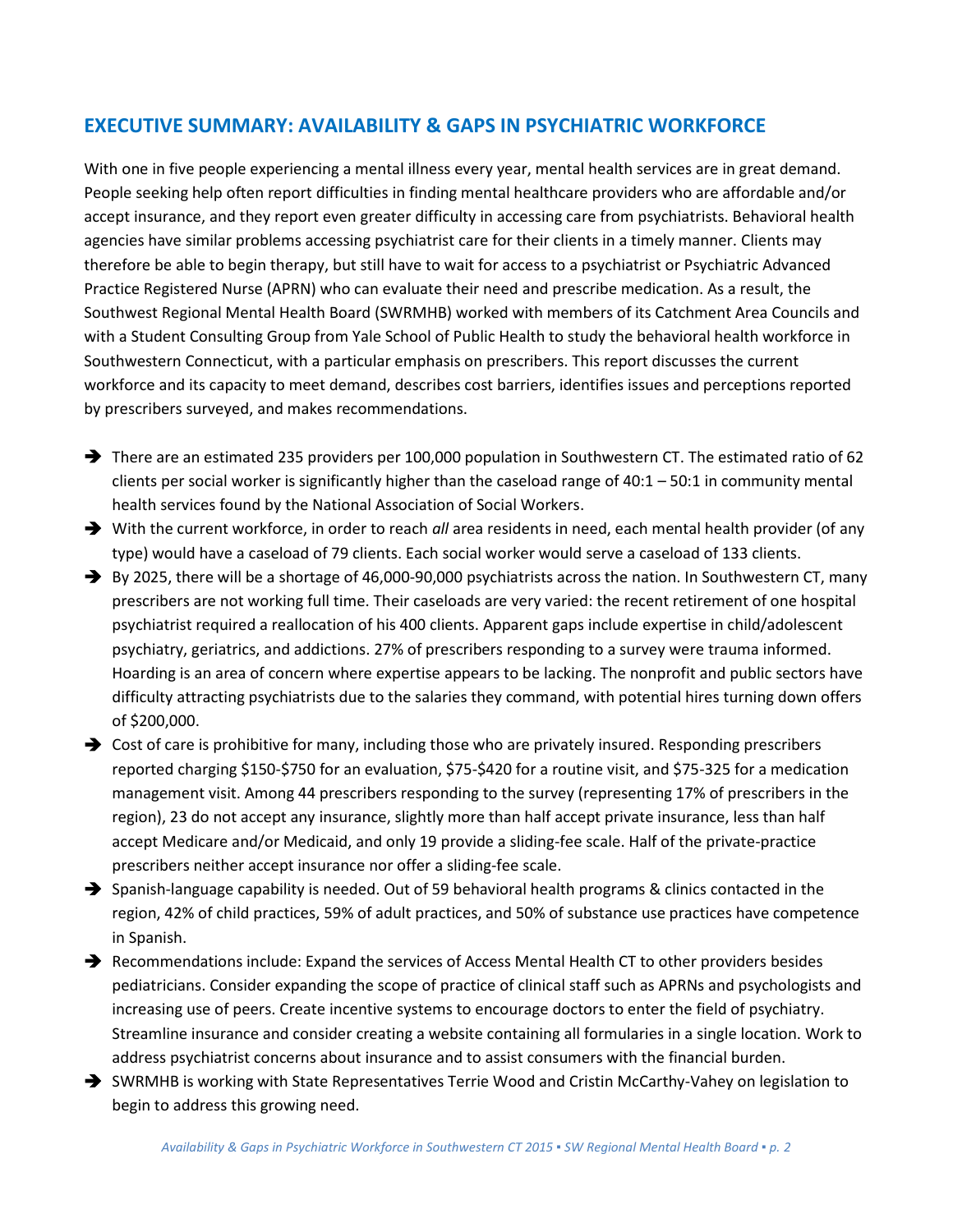# **I. AVAILABILITY & GAPS IN PSYCHIATRIC WORKFORCE**

Southwestern CT's behavioral health resources are geographically accessible to most residents: the 14 municipalities are close together, linked by highways and public transportation routes. Six hospitals serve the region, along with many private, nonprofit, and state-funded provider agencies. However, providers are not equally distributed, and consumers frequently report difficulty accessing psychiatrists as well as other types of access barriers, such as expertise, language, and cost. (Long waits for an appointment are also identified as a concern, but are examined in a separate report.)

In order to look at these issues, SWRMHB's Review & Evaluation Committee began by identifying the numbers of providers by type and town. There is no one source of information on who the behavioral health practitioners in the region are or where they are practicing. While the Department of Public Health (DPH) licenses practitioners and can be thought of as a comprehensive source of information, many providers on the DPH list maintain their license but are no longer practicing or are not accepting new clients. In order to estimate the region's behavioral health workforce, data were compiled from DPH, the National Provider Identifier Registry, and Psychology Today, and lists were cross-referenced and cleaned as much as possible. The results were primarily based on providers' home addresses rather than location of practice and so should be considered estimates of the regional workforce.

To deepen the understanding of the issues involved in accessing psychiatrists, a Student Consulting Group from Yale School of Public Health worked with SWRMHB to conduct a survey of prescribers in the region, both psychiatrists and psychiatric APRNs. The student group reached out to all 265 identified prescribers in the region and received 44 responses, for a 17% response rate.<sup>1</sup> (A typical response rate for an external survey is 10%-15%.) The responding prescribers work in a total of 56 practices, of which more than half are private practices, 20% are community nonprofits, 9% are hospitals, and 7% are state-operated facilities. This distribution appears fairly representative, though the actual numbers of responses from each category are small.

# **A. Overall Workforce**

 $\overline{\phantom{a}}$ 

Table 1, below, provides an estimate of the number of behavioral health providers in the region. Providers were defined as psychiatrists, psychiatric APRNs, psychologists, and social workers. With an estimate of 1631 providers for a regional population of 694,317 people, **the total equates to roughly 235 providers per 100,000 population.**

<sup>1</sup> **Demographics** of prescribers responding to survey: 36 were psychiatrists and 8 were APRNs. 25 were female, 18 male, and 1 other. 34 identified as Caucasian, 4 as Hispanic or Latino, 3 as Asian, 2 as African-American, and 1 as other. 12 prescribers have admitting privileges at local hospitals, and 12 practice in two locations. 38 out of 44 were accepting new clients.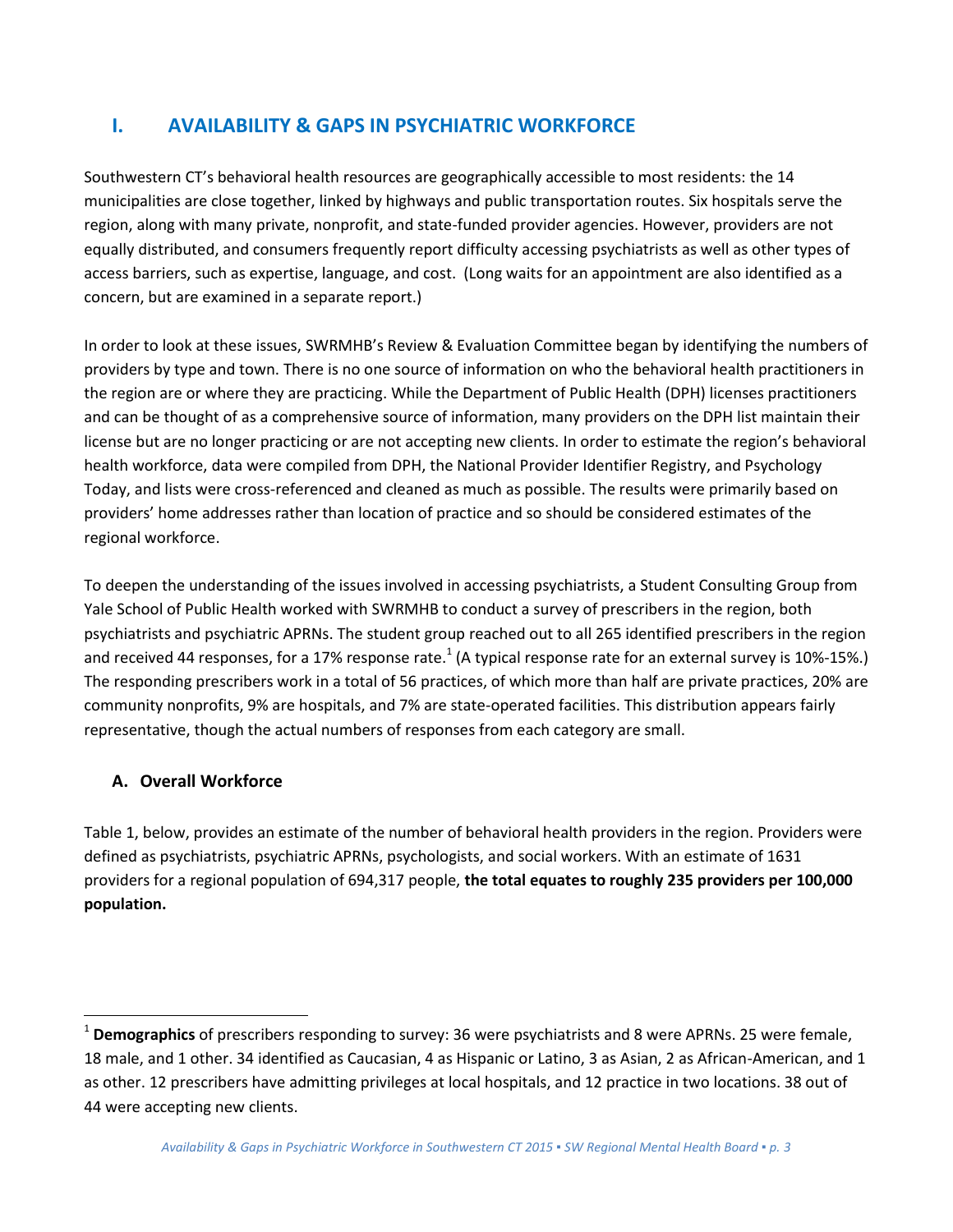| <b>Provider Type</b>             | <b>Estimated Number</b> |
|----------------------------------|-------------------------|
| Psychiatrists:                   | 221                     |
| <b>Psychiatric APRNs:</b>        | 44                      |
| Psychologists:                   | 395                     |
| Social Workers (LCSWs and MSWs): | 971                     |
| <b>TOTAL:</b>                    | 1631                    |

#### **Table 1. Overall Estimated Workforce in Southwestern CT (DMHAS Region 1)**

*(Note: LMFTs and addiction counselors were excluded from this count.)*

Currently, 18.6% of CT adults experience a mental illness in any given year (the statistic is higher among adolescents and young adults), but only 46.8% of CT residents in need actually receive mental health services.

# **Comparing the overall number of providers in the region to the population that is both in need** *and* **receiving services yields an average caseload of 37 clients per provider (all types), or a ratio of 62 clients per social worker**.

#### **1. Discussion of Caseload Ratios**

While it is difficult to determine appropriate caseload sizes for providers such as social workers due to the many different types of settings in which they practice, **this ratio appears high.** A 2006 study by the National Association of Social Workers (NASW) found that more than half of social workers studied served between 11 and 50 clients; only a quarter served more than 50 clients (workforce.socialworkers.org).

In order to provide comparative data, the NASW collaborated with the Case Management Society of America in 2011 on a joint Case Load Working Group. Their literature review identified the following caseload ranges for case workers:

- The highest rate was found in a social work clinic model of 365 clients to 1 case manager (365:1) (Wilson, Curtis, Lipke, Bachenski, & Gillian, 2005)
- 50:1 or 40:1 in community mental health (Hromco, Moore, & Nikkel, 2003)
- 26:1 or 32:1 in acute inpatient units considered less intense (Underwood, McKagen, Thomas, & Cesta, 2007)
- **20:1 in a maternity ambulatory outpatient clinic (Kane & Issel, 2005)**
- 12:1 or 10:1 in the intensive Mental Health Case Management model (Dewa et al., 2003)
- 2:1 or 1:1 in acute inpatient intensive care settings (Underwood et al.).

With the exception of the highest ratio listed above (for case managers working in a social work clinic model), **all the other casework ratios identified in the literature are lower than the 62:1 ratio estimated for social workers in Southwestern CT.** The 62:1 ratio is based on the statistic that fewer than half of people in need of mental health services are actually receiving help. If the mental health system were to reach more people, the workload would increase to an unmanageable level: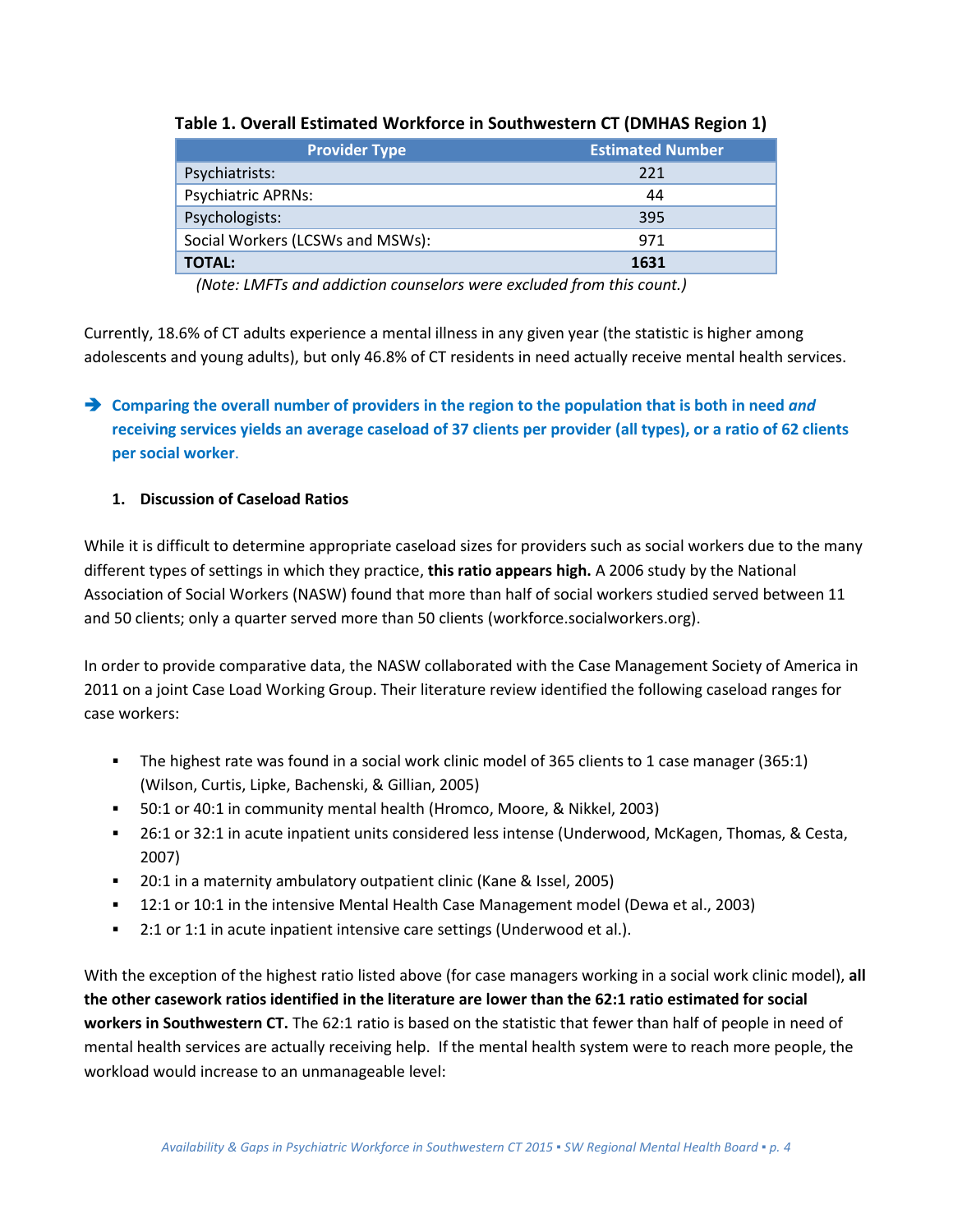**With the current workforce, in order to reach** *all* **residents of Southwest CT estimated to be in need, each mental health provider (of any type) would have a caseload of 79 clients. Each social worker would have a caseload of 133 clients.**

NB: Programs seeking to identify appropriate caseload ratios based on comparisons with programs of similar scope of practice and delivery model may want to consult the **online "Case Load Capacity Calculator (CLCC)."** The CLCC was developed by the Case Load Working Group and launched in 2011. It is available at [http://clcc.cm](http://clcc.cm-innovators.com/)[innovators.com/.](http://clcc.cm-innovators.com/)

#### **2. Foreign Language Expertise:**

Finding providers who are competent in another language, particularly Spanish, is a recognized barrier for many residents. SWRMHB identified 59 behavioral health programs and clinics in the region, including all statesupported nonprofits as well as large private practices. (No individual practitioners were surveyed.) These agencies were asked about languages spoken in their clinics during a phone survey.

- 42% of adult and 59% of child behavioral health practices surveyed in Southwestern CT have Spanishlanguage capability. In addition, 11% of adult and 29% of child practices have Haitian Creole capability.
- Among practices with expertise in substance use disorders, 50% had Spanish-language capability, including one (CASA) which exclusively serves the Latino population. Two substance use practices also reported competence in Haitian Creole.
- Five out of the 59 practices contacted (9%) have access to a translation phone service.

While approximately half of practices contacted had the ability to work with Spanish-speaking clients, the fact that half did not clearly limits mental health access for Latino immigrants. Additionally, our phone survey was weighted toward state-supported nonprofits. In the private sector and in smaller practices it may be harder to find Spanish-language competence.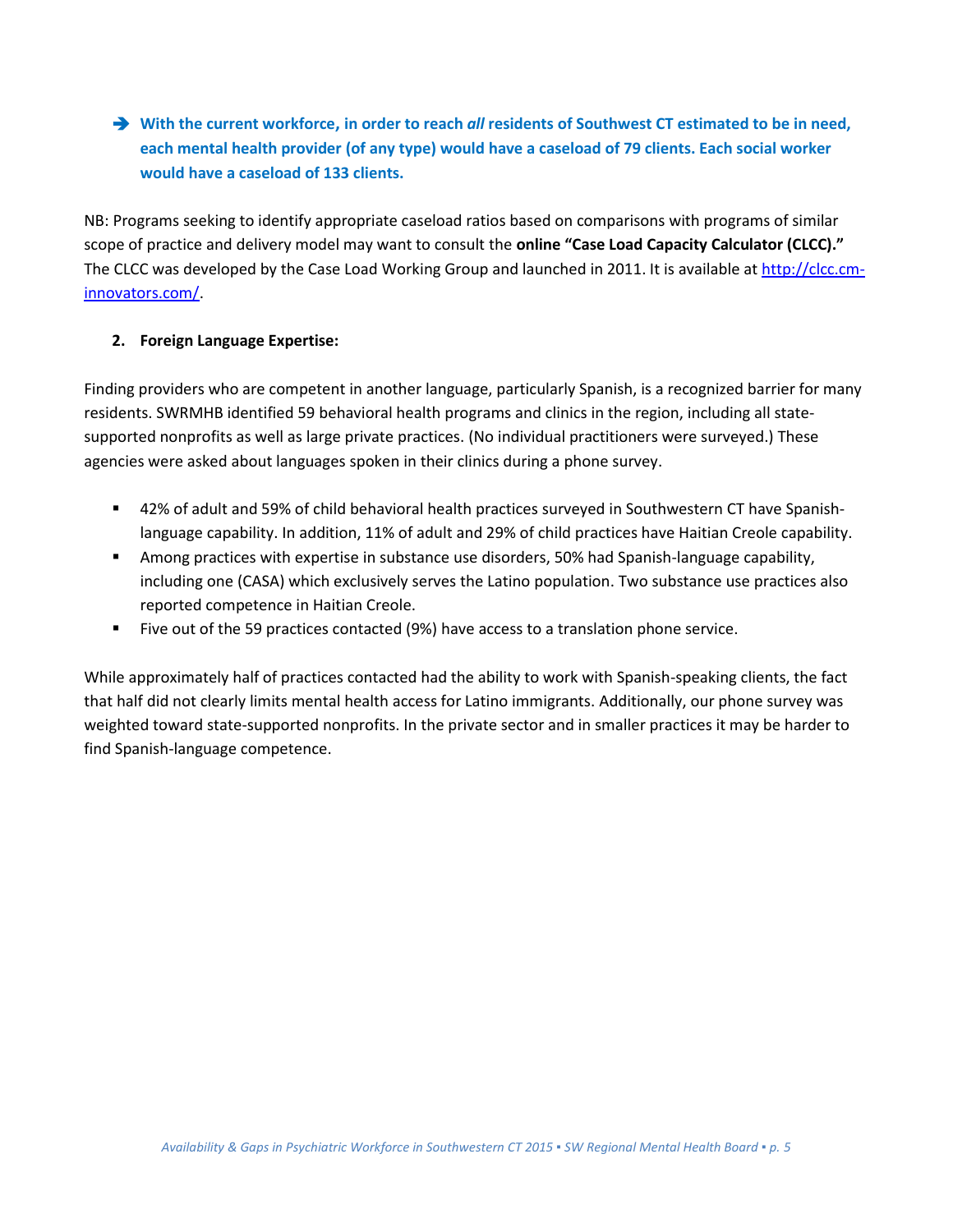## **B. Barriers to Accessing Psychiatrists**

Access to one particular type of behavioral health provider—prescribers (psychiatrists and psychiatric APRNs) is widely cited as a problem by both consumers and providers in Southwest CT. Since Connecticut has more psychiatrists than many other states, the study team looked at the reasons for this recognized barrier.

Research commissioned by the Health Resources and Services Administration (2009) indicates that the workforce should include 25.9 psychiatrists per 100,000 population. **SWRMHB estimates that there are an estimated 31.8 prescribers per 100,000 population Southwestern CT. While this estimate appears to indicate an adequate number of prescribers, it does not reflect several concerns:** 

- **EXED** a growing shortage in psychiatrists, including many who are not working full time;
- unequal distribution of prescribers across practice settings;
- **EXP** lack of specialized expertise in areas of high need, such as child/adolescent psychiatry or addictions;
- most notably, a shortage of prescribers who are willing to accept private or state insurance, essentially putting their services out of reach of most of the population.

Each of these concerns is described below.

**1. There is a growing shortage of psychiatrists, projected to result in a deficit of 46,000-90,000 psychiatrists nationally by 2025**. Factors related to the projected shortages are listed in Box A, below.

#### **Box A. Trends Affecting Projected Shortage of Psychiatrists**

- Between 1995 and 2013, **the US population increased by 37%, while the number of psychiatrists rose by only 12%** (American Medical Association, reported in September 2015).
- **59% of US psychiatrists are age 55 or older** and are retiring or reducing their workload (Association of American Medical Colleges, reported September 2015). In Southwestern CT, our survey corroborates that many prescribers are not working full-time. **Psychiatrists responding to the survey from our region reported working an average of 29.6 hours per week, with 8 out of 44 respondents reporting working 10 or fewer hours/week.**
- Meanwhile, **demand among consumers is increasing**. More than 9% of CT residents are estimated to need mental health care yet are not receiving services; many among them have now gained coverage under the Affordable Care Act.
- **2. Prescribers are not equally available across practice settings** (hospital, community nonprofits, private practice), as the following examples show:
	- Because of high demand for their specialized expertise, **psychiatrists command such high salaries that it can be difficult for nonprofits and state agencies to attract and retain them**. Locally, a large provider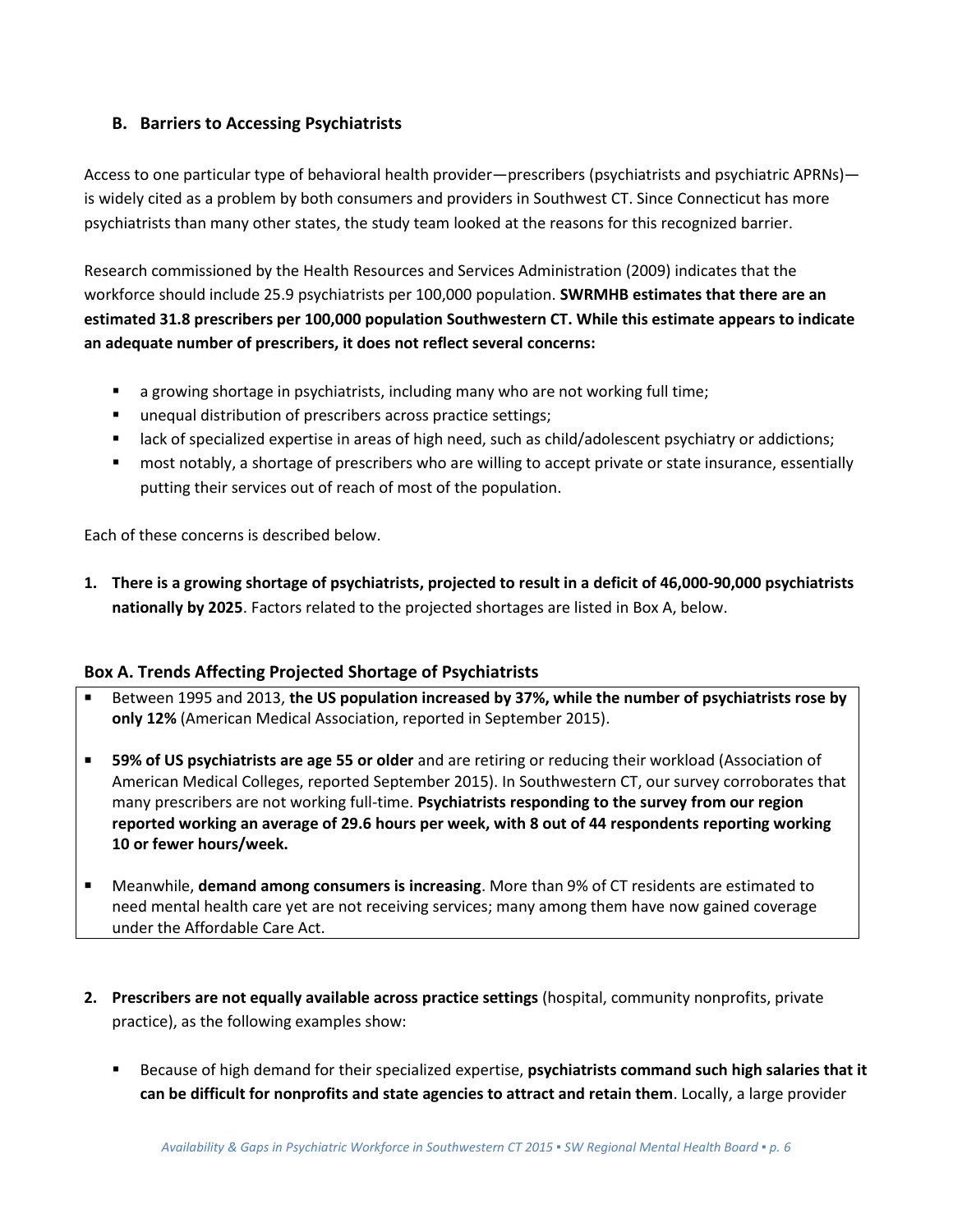agency that was hiring in late 2015 reported that psychiatrists were unwilling to work for a salary of \$200,000.

- **When one psychiatrist retired from a local hospital in the fall of 2015, requiring his clients to be redistributed until a replacement could be found, there was a significant impact as he had a caseload of over 400 clients**. In comparison, prescribers in our survey, more than half of whom are in private practice, reported seeing 33-35 clients per week.
- In our prescriber survey, several respondents indicated concerns about working in the public sector, citing reputation, salary levels, and workload as concerns. Many indicated that they preferred the autonomy of private practice.
- **3. There appears to be a lack of providers with expertise in certain high-demand areas.** Our prescriber survey asked respondents about their ability to work in Spanish and other languages, as well as their expertise in working with younger and older age groups, addiction, co-occurring disorders, trauma, hoarding, ADHD, PTSD, and other areas that the community identifies as being in short supply. While the total number of responses was small (44, representing 17% of prescribers in the region), the findings did support the community perceptions:
	- **Spanish** did appear to be a gap among prescribers responding to the survey, with only 7 out of 44 reporting competence.
	- **The majority of prescribers responding to the survey were focused on the adult population. Only 13 out 4** of 44 indicated special knowledge about working with **older adults**, 15 indicated expertise in working with **children**, and 18 in working with **teens**. Older adults and teens are high-risk demographics, identified as priorities both within the region and statewide.
	- Fewer than half of responding prescribers indicated expertise in **addiction or co-occurring disorders**, which are priority concerns.
	- 12 of responding prescribers reported expertise in **trauma**.
	- Only 4 prescribers reported special knowledge related to **hoarding** and 3 report expertise in working with **sexual/gender identity** issues.
	- The most commonly reported area of special knowledge was ADHD (half of respondents).
- **4. The cost factor appears to be the most critical issue in accessing the care of a psychiatrist.** Consumers who are publicly insured may have difficulty finding prescribers who accept their insurance, but can still get access through state-funded agencies, though it may not always be timely. Meanwhile, consumers who are commercially insured routinely note that **the majority of private providers in the region do not participate in private insurance plans.** Our prescriber survey corroborated this perception.

Among the 44 prescribers responding to the survey (representing 17% of prescribers in the region), 23 do not accept any insurance, slightly more than half accept private insurance, less than half accept Medicare and/or Medicaid, and only 19 provide a sliding-fee scale.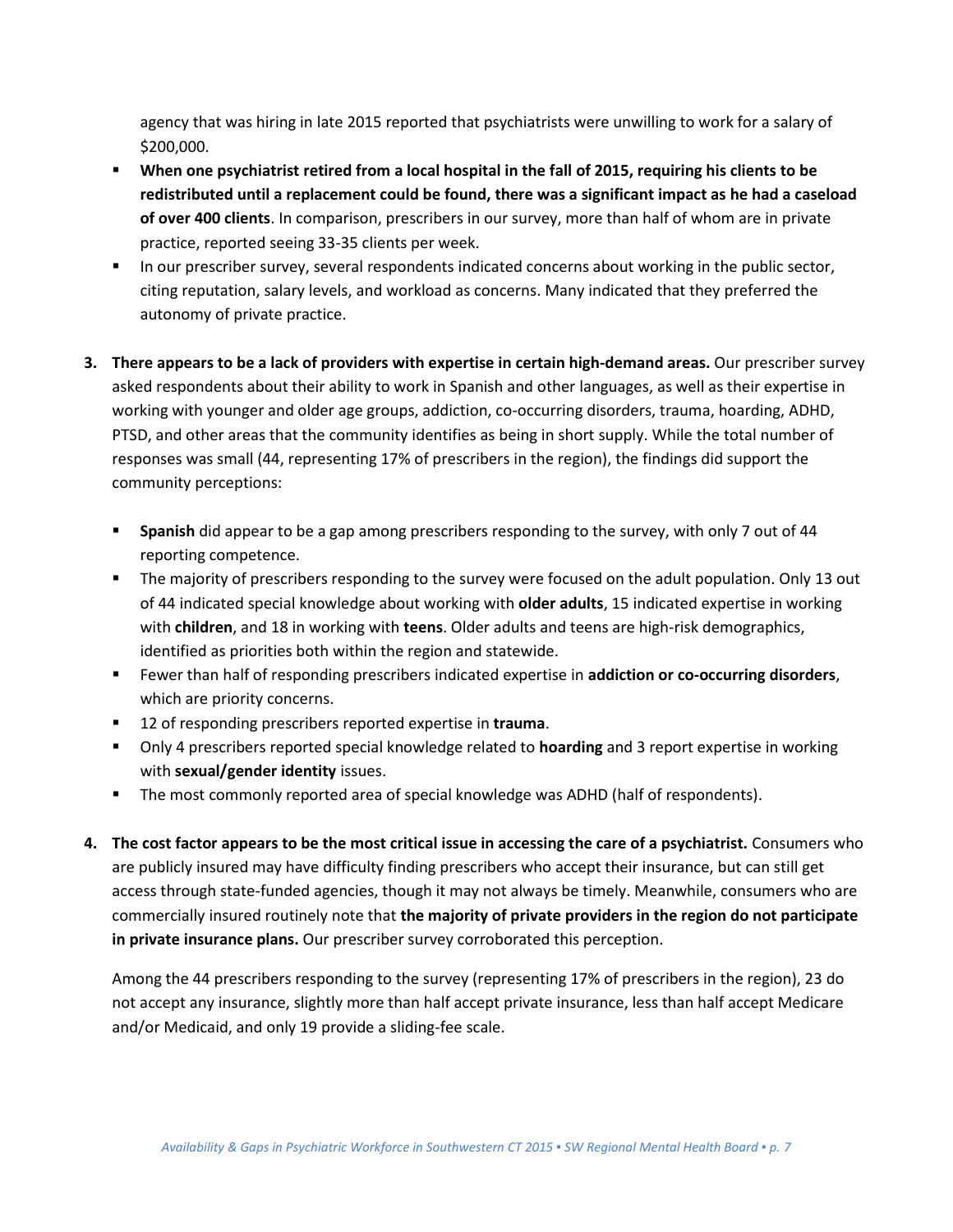**Among the 30** *private-practice* **prescribers responding to the survey, more than half (17) do not accept any form of insurance. Of these, only 3 offer a sliding-fee scale.** 

## **Among the 13** *private-practice respondents who accept commercial insurance***, 6 accept Medicare, 3 accept Medicaid, and 5 offer a sliding-fee scale.**

The survey asked prescribers why they chose not to participate in insurance plans. Six cited poor reimbursement rates. Four cited quality concerns such as wanting to spend more time with their clients than allowed by insurance plans and not wanting the insurance company to restrict the number of visits. One had applied but been turned down.

To assess the financial burden of non-reimbursed visits on consumers—many of whom may see a therapist weekly and a psychiatrist monthly**--**prescribers were asked to share their rates for different types of visits (see Table 2, below):

| <b>Type of Visit</b>         | <b>Range of Charges Reported by</b> |
|------------------------------|-------------------------------------|
|                              | <b>Responding Prescribers*</b>      |
| Evaluation                   | \$150-\$750                         |
| Maintenance visit            | \$75-420                            |
| <b>Medication management</b> | \$75-325                            |

#### **Table 2. Illustrative Costs of Visit to a Prescriber in Southwestern CT**

*\*Based on 44 surveys, representing 17% of prescribers in the region*

- **The cost per visit varies significantly within the region, with the highest charges associated with** psychiatrists in private practice.
- There was significant variance among responding APRNs, with evaluations ranging from \$150-\$300 and medication management visits ranging from \$75-\$300. (All APRNs responding to this question were in private practice.)
- Only two community nonprofit providers responded to this question. Both nonprofits reported charges on the lower end of each price range but there was again a large difference in price: \$155 vs \$350 for an evaluation; \$77 vs \$145 for a routine or medication management visit.

# → Table 2 shows that any type of visit to a prescriber can be a significant expense, given that these are **typically recurrent costs. Without insurance reimbursement, these visits are out of reach for the middle class.**

## **C. Prescriber Perspectives**

The prescriber survey carried out in conjunction with the Yale Student Consulting Group offered prescribers the opportunity to share their views on the challenges clients face when accessing psychiatric care as well as their own proposals for improving the system. Respondents recognized similar barriers to those identified by the broader community of consumers and therapists: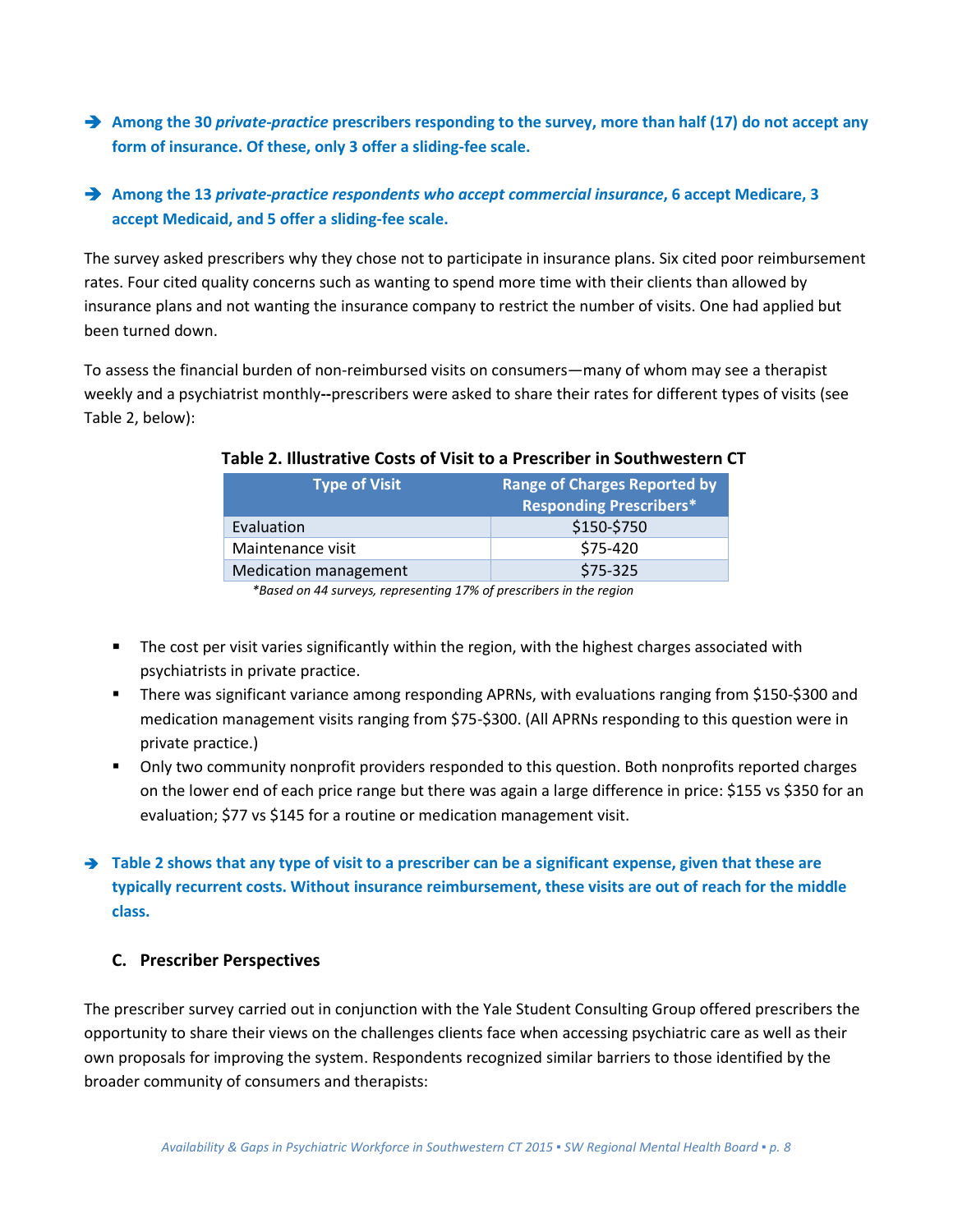- Limited number of providers, particularly those who accept private insurance, Medicaid, or the uninsured and bilingual professionals. Other limitations include APRNs not being able to prescribe suboxone and methadone. Respondents noted that the result can be long wait times, poor patient/staff ratios, and provider burnout.
- **Insurance issues, including inadequate insurance reimbursement to doctors for psychiatric and** psychotherapy services. (See Box B, below.) Sample quotes include:
	- o *"Insurance reimbursements are too low and too complicated to collect, i.e., treatment authorizations and reports with retrospective review."*
	- o *"Medicare pays \$150 when I charge \$300."*
	- o *"This population is crisis oriented and the paperwork for providers and higher standards and regulations for behavioral health is discouraging providers to enter the field."*
- Cost, including high co-pays and deductibles for clients who have insurance.
	- o *"A patient with a high value (well reimbursing) POS BCBS plan told me today that Abilify for one month would cost \$950 with insurance and \$1050 without."*
	- o "*Many times, seeing a clinician only would not meet a client's deduction in a year."*
- Limited services, specifically in the areas of residential care, substance use, and autism spectrum disorders.
- Coordination of care with the therapist and other providers.
	- o *"Medication management is part of the bigger issue of mental health treatment. Care is too fragmented already. If a patient is that stable that all he/she needs is medication management then they should get it from their primary doctors."*
- **Personal barriers, such as denial, stigma, compliance, side effects of medication, substance abuse; family** challenges such as parents working multiple jobs, transportation, daycare, caregiver mental health, and resources for indigent and undocumented patients.

## **Box B. Prescriber Perceptions of Insurance**

A vocal group of respondents felt strongly that insurance companies affect doctors' ability to provide quality care, while at the same time recognizing that psychiatrist services are too expensive for most people to afford without insurance reimbursement:

- *"Too few psychiatrists willing to accept a system designed to denigrate their knowledge and expertise, a system that would turn us into prescription writers, med managers and med backup providers. … I'd rather make less money and treat people, see patients as collaborators in the work we do together as we try to reach their goals – not unscientific, but "measurable" standard set by some FOR PROFIT insurance company."*
- "*Doctors have all the responsibility and no power; the insurance companies have all the power and no responsibilities."*

Respondents' concerns with insurance companies included the requirement for prior authorizations, reimbursing for generic drugs rather than brand names, and not covering certain medications. In response, most choose not to accept insurance. One suggested increasing the use of Medical Spending Accounts (MSAs) "*so patients as counseled by their doctors rather than as dictated by insurers, can exercise independent*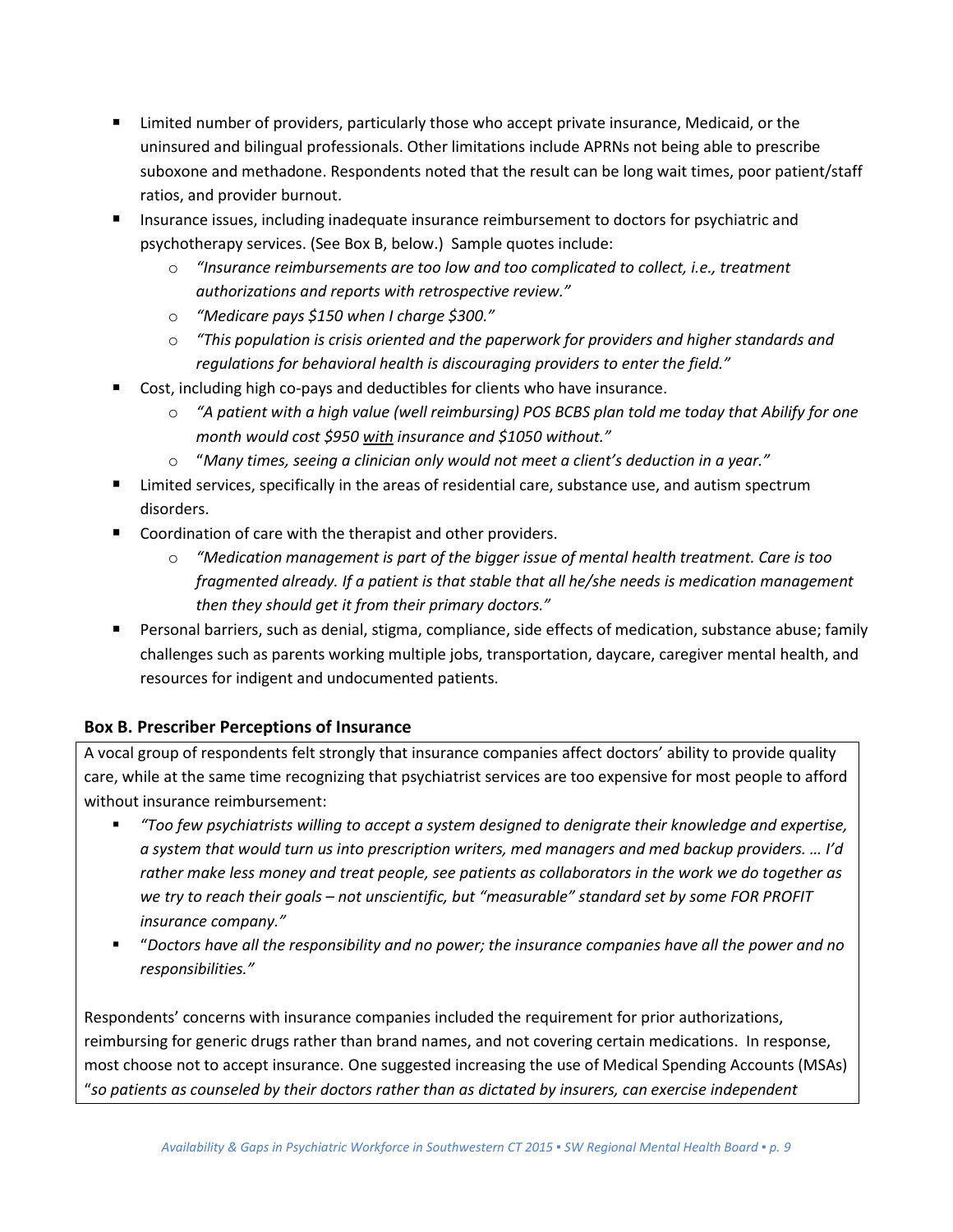*decision-making about what services or products to spend their health insurance money on*." Another respondent suggested creating a physicians' union.

Respondents who do accept insurance commented on the challenges of billing, noting:

- *"At times I do not get the fee promised. I have no way of knowing what patient is supposed to pay when they have a deductible. This makes me want to just do private pay."*
- *"…Work extra hours to meet the documentation demands, disability applications, DTRs, SOAP forms, etc. We have to do our own coding… Many of us underbill for fear of some official finding that we failed to document only 3 items from one category or other. Again this is undervaluing of our own work and over-scrutiny by various agencies.*"

## **1. Solutions Proposed by Prescribers**

Psychiatrists and APRNs suggested the following solutions for attracting and retaining more doctors into psychiatry, expanding access, and encouraging providers to accept insurance:

- **Increase compensation and reimbursement rates to providers, to reflect their extensive training,** eliminate the two-tiered mental health system, and attract more providers.
- Use incentives such as sign-up bonuses, educational opportunities, tuition breaks in medical school, and credits toward their student loans for those who practice in community psychiatric centers.
	- o A particular request was to "*Give APRNs the ability to do loan repayment programs in CT that are not affiliated with federal programs."*
	- o One respondent noted the importance of public recognition: *"How about when one of those magazines does a 'Best in Connecticut' survey they include the public sector? There are some extraordinary clinicians working in the state system who get little recognition."*
- **Expand the role of APRNs to prescribe suboxone and methadone.**
- Provide Spanish-language classes to prescribers to increase cultural competence.
- Simplify insurance, including streamlining paperwork, creating one website for all the formularies, reconsidering standards for Prior Authorizations for Behavioral Health Treatment plan updates every 90 days, and decreasing copays and deductibles. Consider broader reforms such as a single-payer system or tort reform: "*Because of their illness and/or personality psychiatric patients' judgment is by its very nature often compromised, yet psychiatrists are held responsible… if you tell the patient to take a medicine as prescribed and the patient doesn't do so you are held accountable for the poor outcome."*

Other prescriber suggestions included:

- Create a service ladder for children with chronic mental health conditions and developmental disabilities, so they can "*step up and down the ladder and parents don't have to wait months to reapply and change programs*."
- Use a team approach. Make use of Visiting Nurse services. "*Grouping patients' counselors or therapists with a certain prescriber will shorten the time needed for evaluations and medical appointments.*"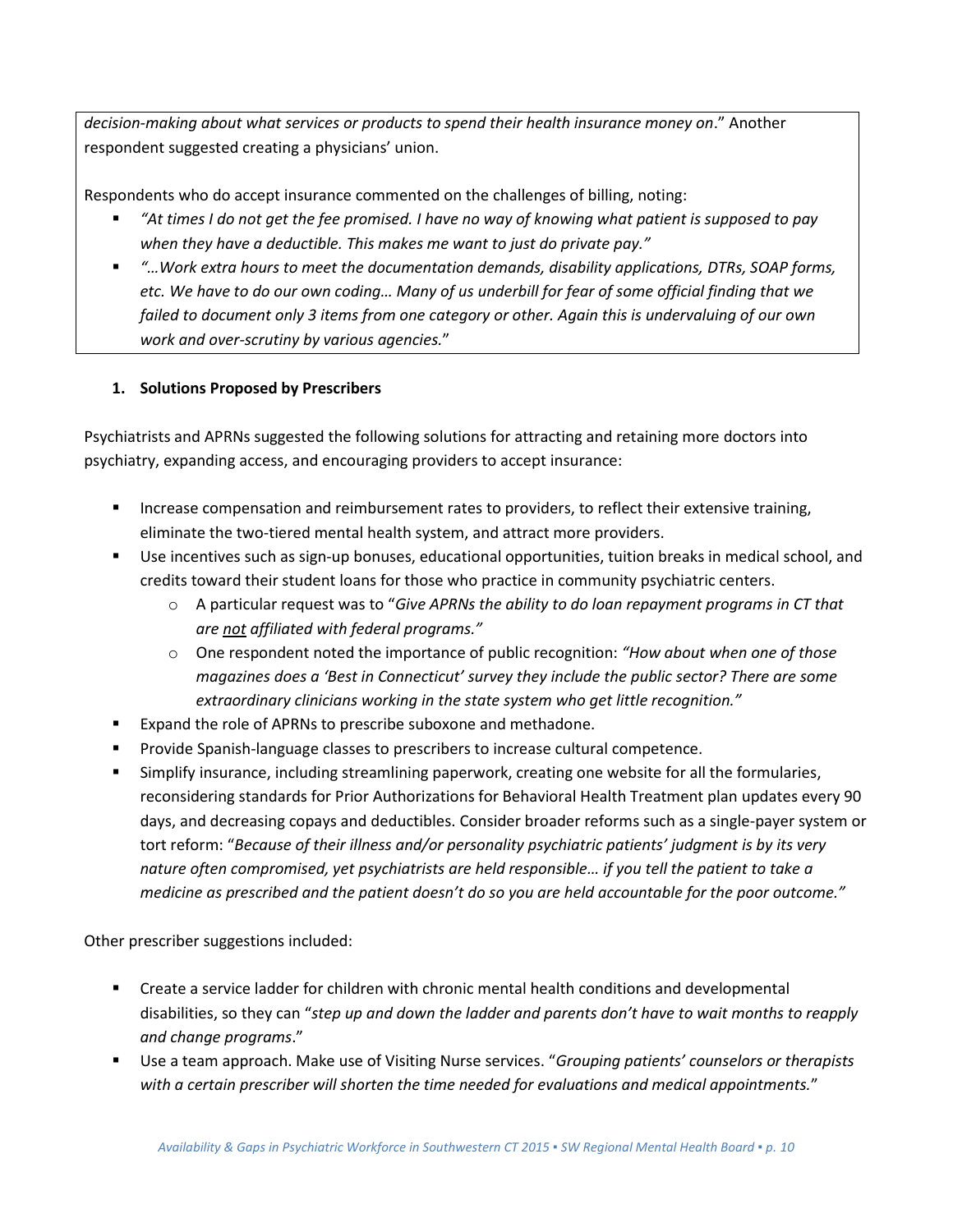- Provide long-term care coordination to the most vulnerable: *"Care Coordinator should be assigned to high-risk families and stay with family for life. This sounds expensive but would significantly cut down on wasted resources, missed appointments, and duplicating work for provides. Plus families would have a consistent relationship with someone who knows the child and family well."*
- **Eliminate consumer drug advertising.**

#### **2. Prescriber Views on Telepsychiatry**

Technology can offer virtual solutions to shortages of providers by routing some office visits to telemedicine, with clients being examined online or primary care providers consulting with a clinician via an online portal. One key to expanding the use of these models will be the development of a technology infrastructure and new payment models to ensure that providers are incentivized and reimbursed to use these capabilities.

Our prescriber survey asked respondents to provide feedback regarding the potential value of telepsychiatry, such as the Access Mental Health CT hub available to pediatricians in Connecticut. Table 3 summarizes prescribers' feedback.

| $18000$ $0.110000$ $0.0000$ $0.0000$ $0.0000$ $0.0000$ |                           |  |  |  |
|--------------------------------------------------------|---------------------------|--|--|--|
| <b>Possible Role for Telepsychiatry</b>                | % Responding Prescribers* |  |  |  |
| Primary Care Providers consult with prescribers for    | 50%                       |  |  |  |
| help with medication management                        |                           |  |  |  |
| Prescribers provide care to existing clients remotely  | 52%                       |  |  |  |
| Prescribers provide care to new clients remotely       | 25%                       |  |  |  |
| None                                                   | 9%                        |  |  |  |
| Could Telepsychiatry play a role in your practice?     | % Responding Prescribers* |  |  |  |
| Definitely Yes                                         | 32%                       |  |  |  |
| Probably Yes                                           | 27%                       |  |  |  |
| Probably Not                                           | 30%                       |  |  |  |
| Definitely Not                                         | 7%                        |  |  |  |

#### **Table 3. Prescribers' Perceptions of Telepsychiatry**

*\*Based on 44 prescriber responses, representing 17% of prescribers in region*

→ The majority of responding prescribers "definitely" or "probably" see a future role for telepsychiatry **in their practice.**

## **→** Respondents were most interested in using telepsychiatry to work with their existing clients remotely **or to provide consultation to primary care providers.**

Connecticut's existing telepsychiatry program, Access Mental Health CT, recently released an evaluation of its first year. The program was very successful in enrolling pediatric practices across the state and providing them with a phone consultation with a psychiatrist within a half-hour of calls. Far more calls were received from pediatricians than expected. This model was quite successful and responds to an important need, yet its funding was almost cut in the recent budget rescissions. **It will be important to sustain the Access Mental Health CT program and in fact to expand this or similar models beyond pediatrics.**